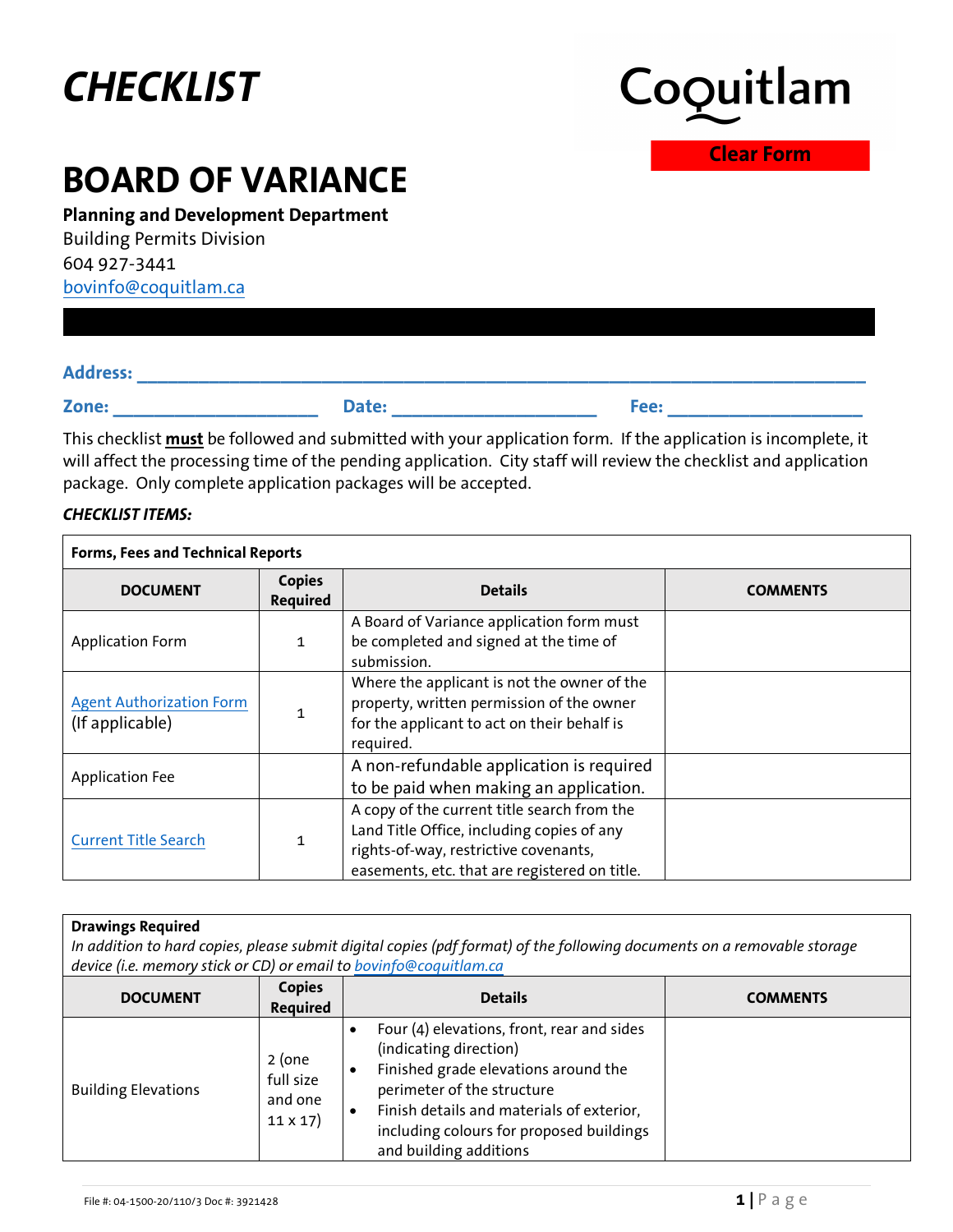

### **Drawings Required**

*In addition to hard copies, please submit digital copies (pdf format) of the following documents on a removable storage device (i.e. memory stick or CD) or email to [bovinfo@coquitlam.ca](mailto:bovinfo@coquitlam.ca)*

| <b>DOCUMENT</b>       | <b>Copies</b><br>Required | <b>Details</b>                                                                                                                                                                                                                                                                                                                                                                                                                                                                                                                                                                                                                                 | <b>COMMENTS</b> |
|-----------------------|---------------------------|------------------------------------------------------------------------------------------------------------------------------------------------------------------------------------------------------------------------------------------------------------------------------------------------------------------------------------------------------------------------------------------------------------------------------------------------------------------------------------------------------------------------------------------------------------------------------------------------------------------------------------------------|-----------------|
| Certified Survey Plan |                           | <b>PID</b><br>$\bullet$<br>Legal Description<br>٠<br>Street Address, street name(s) and<br>$\bullet$<br>location, location and width of any<br>lane(s)<br>Dimensions of site area<br>٠<br>Location and dimensions of all existing<br>$\bullet$<br>buildings and structures on the site<br>Front, rear and side yard setbacks from<br>$\bullet$<br>buildings to lot lines<br>Land dedications, registered easements,<br>$\bullet$<br>encroachments and rights-of-was<br>Location of existing street crossings<br>٠<br>Existing grades at each corner of the<br>$\bullet$<br>lot(s) or spot elevations of the property<br>at one metre intervals |                 |

| <b>Drawings Required</b><br>In addition to hard copies, please submit digital copies (pdf format) of the following documents on a removable storage device<br>(i.e. memory stick or CD) or email to bovinfo@coquitlam.ca |                                            |                                                                                                                                                                                                                                                                                                                                                                                                                                                                                                                                                                                                                  |                 |
|--------------------------------------------------------------------------------------------------------------------------------------------------------------------------------------------------------------------------|--------------------------------------------|------------------------------------------------------------------------------------------------------------------------------------------------------------------------------------------------------------------------------------------------------------------------------------------------------------------------------------------------------------------------------------------------------------------------------------------------------------------------------------------------------------------------------------------------------------------------------------------------------------------|-----------------|
| <b>DOCUMENT</b>                                                                                                                                                                                                          | <b>Copies</b><br><b>Required</b>           | <b>Details</b>                                                                                                                                                                                                                                                                                                                                                                                                                                                                                                                                                                                                   | <b>COMMENTS</b> |
| Site Plan<br>Proposed structures should be<br>labelled "proposed"                                                                                                                                                        | $2$ (one<br>full size<br>and one<br>11x17) | North arrow<br>$\bullet$<br>Date plan prepared<br>$\bullet$<br>Street name(s) adjacent to and fronting<br>$\bullet$<br>the site<br>Dimensions of the site with property<br>$\bullet$<br>lines<br>Location and dimensions of all buildings<br>$\bullet$<br>and structures including garages, sheds,<br>gazebos, etc.<br>Variance request clearly identified and<br>$\bullet$<br>dimensioned<br>Existing and finished grade elevations<br>$\bullet$<br>Location of the natural boundary of any<br>$\bullet$<br>existing watercourses or environmental<br>features<br>Location of existing landscaping<br>$\bullet$ |                 |